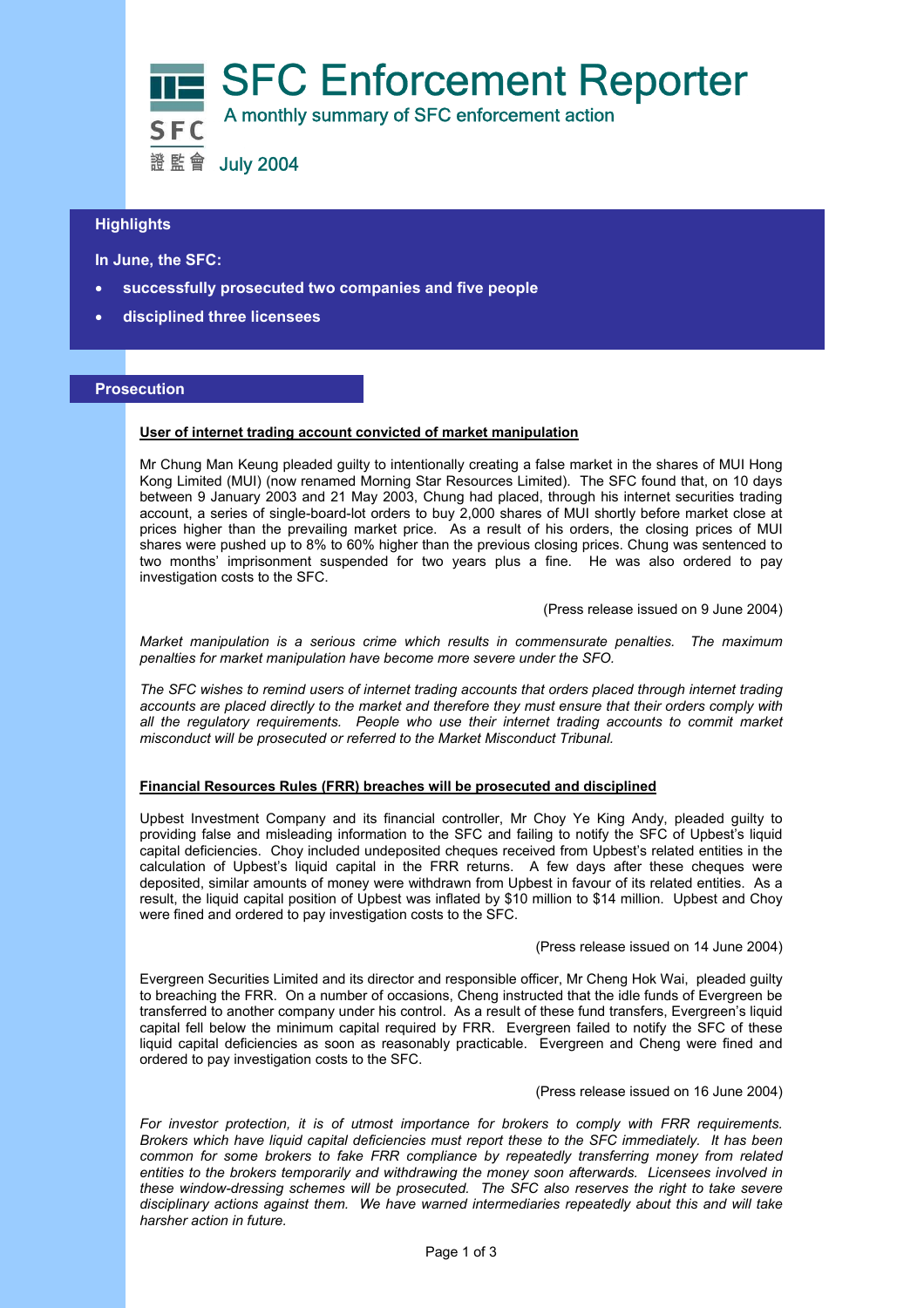

### **Disclosure of interests must be on time**

Mr Louis Rajkumar Page, a director of Television Broadcasts Limited (TVB), pleaded guilty to failing to notify Hong Kong Exchanges and Clearing and TVB regarding his disposal of 100,000 TVB shares on time. Page's disclosure was late by over four months. Page was fined and ordered to pay investigation costs to the SFC.

(Press release issued on 23 June 2004)

Mr Leung Kin Man Kenny pleaded guilty to failing to make timely initial disclosure to both First Asia Capital Investment Limited and Global Link Communications Holdings Limited of the 7.56% personal interests he owned in each of these companies. His disclosure to First Asia and Global Link were late by 13 months and seven months respectively. Leung was fined and ordered to pay investigation costs to the SFC.

(Press release issued on 23 June 2004)

*Substantial shareholders are reminded that the disclosure threshold for notifiable securities interests is 5% and the reporting timeframe is three business days. People who are late in reporting or fail to disclose face possible criminal prosecution.* 

## **Discipline**

### **SFAT confirms SFC's ability to increase penalties to suit market conditions**

Mr Kwok Wai Shun, a former securities dealer's representative of Ong Asia Securities (HK) Limited, was suspended for three months. At the request of a client, Kwok allowed a third party to operate the account of this client. But Kwok failed to obtain written authorisation from his client and failed to take reasonable steps to verify the true identity of the third party. Kwok also did not disclose this arrangement to Ong Asia.

Kwok had appealed to the Securities and Futures Appeals Tribunal (SFAT) and argued that three months' suspension was too harsh because the penalties for previous similar cases were lighter. The SFC accepted that the penalties in previous cases were lighter but the misconduct in question was prevalent in the market so the SFC had to impose a harsher penalty to deter the misconduct. The SFAT confirmed that the SFC had the power to increase a disciplinary penalty if the prevailing market condition so required.

(Press releases issued on 7 & 14 June 2004)

*The SFC is entrusted with the responsibility to set and maintain standards for the securities and futures profession and to gauge the effect of misconduct on the profession and the investing public from time to time. While the SFC pays regard to previous similar cases, it is not "hamstrung" by precedents and is entitled to increase penalties if market circumstances require.* 

#### **Responsible officers must act responsibly**

Ms Chan Sin Yu Millie, of Selina & Co Limited (S&C), was suspended for 10 months for acting as a responsible officer in name only and failing to fulfil her supervisory responsibilities. Chan was the sole responsible officer of S&C and as such she was legally required to take responsibility for supervising S&C. However, she spent most of her time as a floor trader on HKEx's trading floor. She failed to carry out any supervisory functions even when she knew that other directors of S&C would not actively supervise S&C. Chan's abdication of her supervisory responsibilities facilitated the alleged misappropriation of clients' assets by a former settlement clerk of S&C as no one effectively supervised staff in the office. (The SFC also severely reprimanded S&C and reprimanded one of its directors on 20 May 2004 for internal control failures and failure to supervise respectively. Please refer to the June issue of SFC Enforcement Reporter for details.)